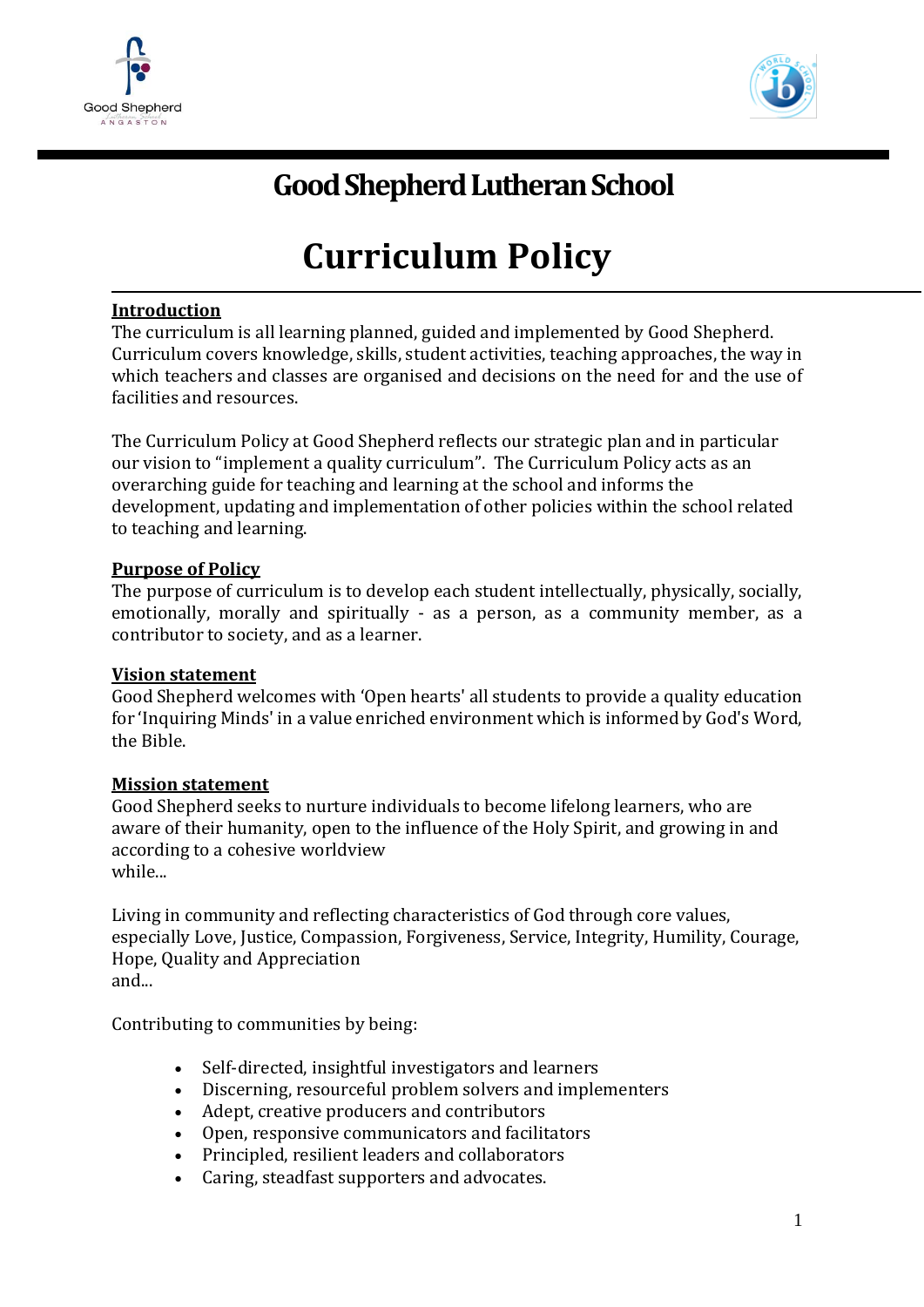## **Educational Philosophy**

At Good Shepherd, we believe that children learn best when they are active participants in the learning process. Learning experiences at Good Shepherd are differentiated to reflect students' current skills and knowledge and provide an appropriate level of challenge enabling them to be successful.

## **Contextual Considerations**

As a small school, Good Shepherd has small numbers of students at each year level which requires classes to combine students from multiple year levels (multi-age groupings). This requires a flexible approach to curriculum implementation which is achieved through a biannual cycle of units of learning.

Teachers at Good Shepherd plan using the Australian Curriculum aims, achievement standards and content descriptors.

The IB PYP Scope and Sequences align with the Australian Curriculum and mapping of the two documents show that through planning and teaching with the Australian Curriculum meets the curriculum expectations of the IB PYP Scope and Sequences.

## **Curriculum Rationale**

The curriculum frameworks used at Good Shepherd from Foundation to Year 7 are: The International Baccalaureate® (IB) Primary Years Programme (PYP) and the Australian Curriculum (AC).

(a) The Australian Curriculum

The Australian Curriculum is designed to teach students the necessary skills and attitudes to be confident and creative individuals and become active and informed citizens. It sets the goal for what all students should learn as they progress through their school life – wherever they live in Australia and whatever school they attend.

The *Melbourne Declaration on Educational Goals for Young Australians* (MCEETYA, 2008) (Melbourne Declaration) provides the policy framework for the Australian Curriculum. It includes two goals:

**Goal 1**: Australian schooling promotes equity and excellence.

**Goal 2**: All young Australians become successful learners, confident and creative individuals and active and informed citizens.

At Good Shepherd all teachers will use the Australian Curriculum to develop teaching and learning programs that build on students' interests, strengths, goals and learning needs, and address the cognitive, affective, physical, social and aesthetic needs of all students.

All teachers at Good Shepherd are to teach using the latest version for content, achievement standards, capabilities and cross curricula priorities where they are compulsory for a year level. Subjects include:

- English
- Mathematics
- Science
- Health & Physical Education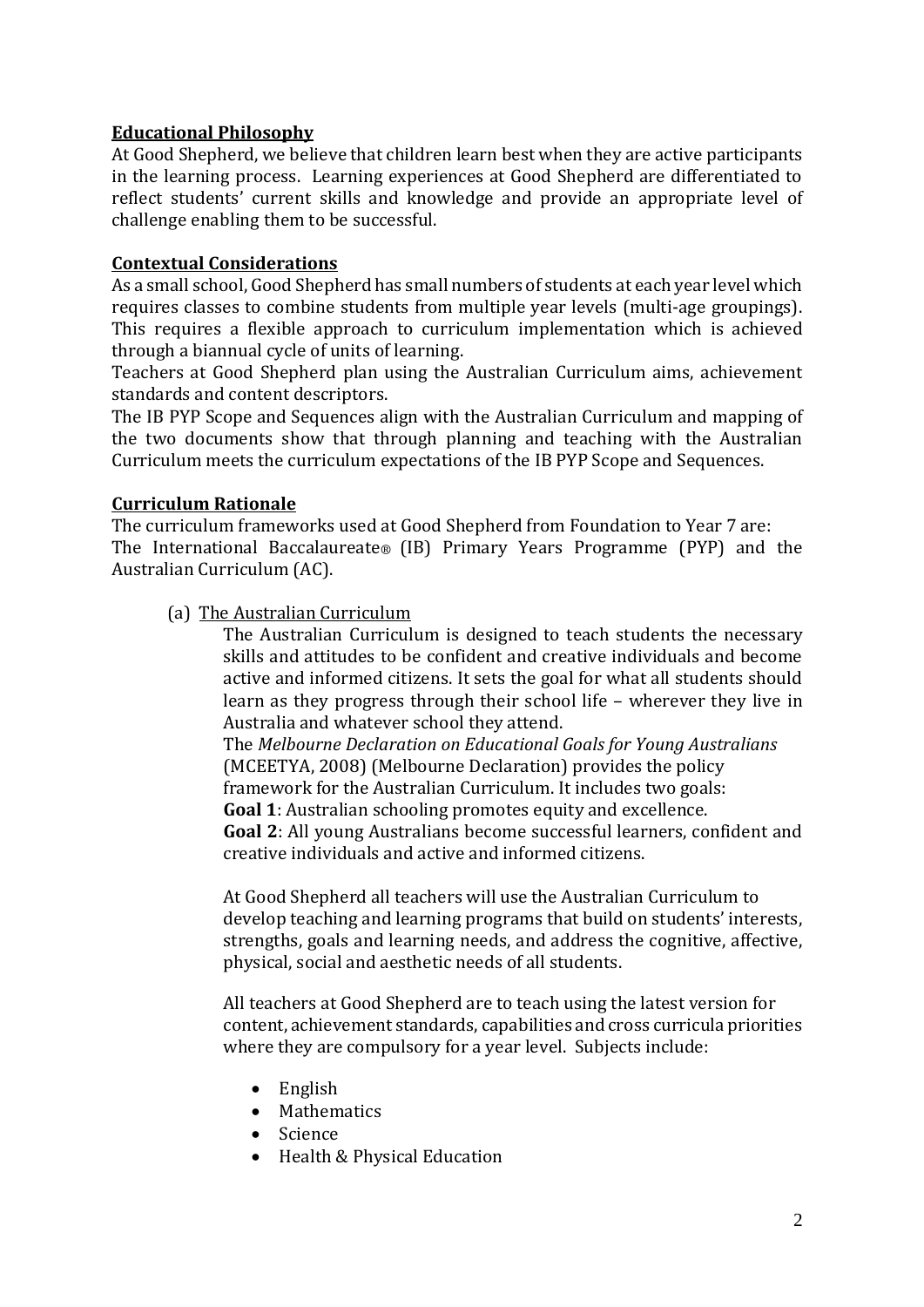- Humanities & Social sciences History, Geography, Civics & Citizenship (Year 3 onwards) Economics & Business (Year 5 onwards)
- The Arts Drama, Media Arts, Music, Visual Arts, Dance
- Technologies Digital Technologies, Design & Technologies
- Languages German

Alongside disciplinary knowledge, the Australian Curriculum provides seven general capabilities: *Literacy, Numeracy, Information & Communication Technology Capability, Critical & Creative Thinking, Personal & Social Capability, Ethical Understanding and Intercultural Understanding.*

The Australian Curriculum also includes three current cross-curriculum priorities that are to be developed, where relevant, through the learning areas. These are: *Aboriginal and Torres Strait Islander Histories and Cultures, Asia and Australia's Engagement with Asia and Sustainability*.

#### **The Arts**

The Australian Curriculum "The Arts" covers each of the five arts subjects – Dance, Drama, Media Arts, Music, and Visual Arts – across bands of year levels:

- Foundation to Year 2
- Years 3 and 4
- Years 5 and 6
- Years 7 and 8

At Good Shepherd students will be taught "The Arts" by a specialist teacher, weekly for 60 minutes. Students in F-6 will be assessed against The Arts sequence of achievement F-6. Students in Year 7 will be assessed against The Arts sequence of achievement F-10.

#### **Health and Physical Education**

The Australian Curriculum "Health and Physical Education" covers both Physical Education and Health across bands of year levels:

- Foundation
- Years 1 and 2
- Years 3 and 4
- Years 5 and 6
- Years 7 and 8

At Good Shepherd students will be taught "Health and Physical Education" by a specialist teacher in conjunction with the classroom teacher. Physical Education will be taught by a specialist teacher, weekly for 60 minutes. Classroom teachers will teach health weekly for 70 minutes. Health lessons taught at Good Shepherd are in conjunction with Bounce Back and the Child Protection Curriculum. Health and Physical Education are assessed against the Health and Physical Education sequence of achievement F-10.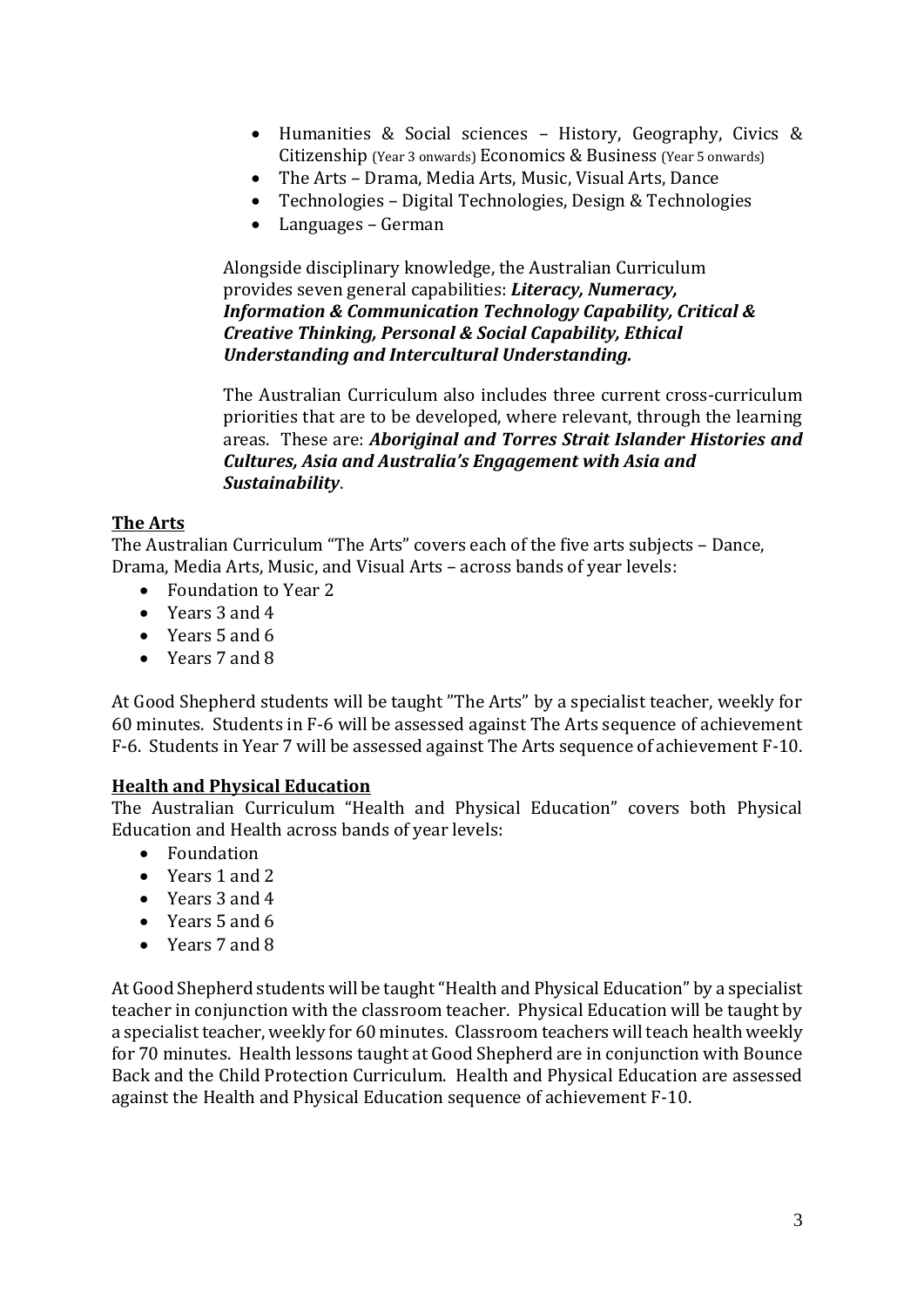## **Languages**

At Good Shepherd students will be taught a language from the Australian Curriculum. This language will be German and will be taught by a specialist teacher, weekly for 60 minutes across bands of year levels:

- Foundation to Year 2
- Years 3 and 4
- Years 5 and 6
- Years 7 and 8

German language will be assessed against the Australian Curriculum German sequence of achievement F-10.

## **Technologies**

The Australian Curriculum "Technologies" covers both digital technologies and design and technologies across bands of year levels:

- Foundation to Year 2
- Years 3 and 4
- Years 5 and 6
- Years 7 and 8

At Good Shepherd students will be taught "Technologies" by the classroom teacher and they will be assessed against the Technologies sequence of achievement F-8.

## (b) PYP Written Curriculum

The International Baccalaureate® (IB) Primary Years Programme (PYP) balances the acquisition of significant and relevant knowledge and skills, the development of conceptual understanding, the formation of personal, positive attitudes and the capacity to take responsible actions.

The PYP:

- addresses students' academic needs and their social and emotional well-being
- encourages students to develop independence and to take responsibility for their own learning
- supports students' effort to gain understanding of the world and to function effectively within it
- helps students to establish personal values as a foundation on which international-mindedness will flourish.

The PYP is organised according to:

- The **written curriculum**  which explains what students will learn
- The **taught curriculum** which sets out how educators teach the PYP
- The **assessed curriculum** which details the principles and practice of effective assessment in the PYP

The written curriculum, outlined below, is made up of five essential elements and details what students will learn.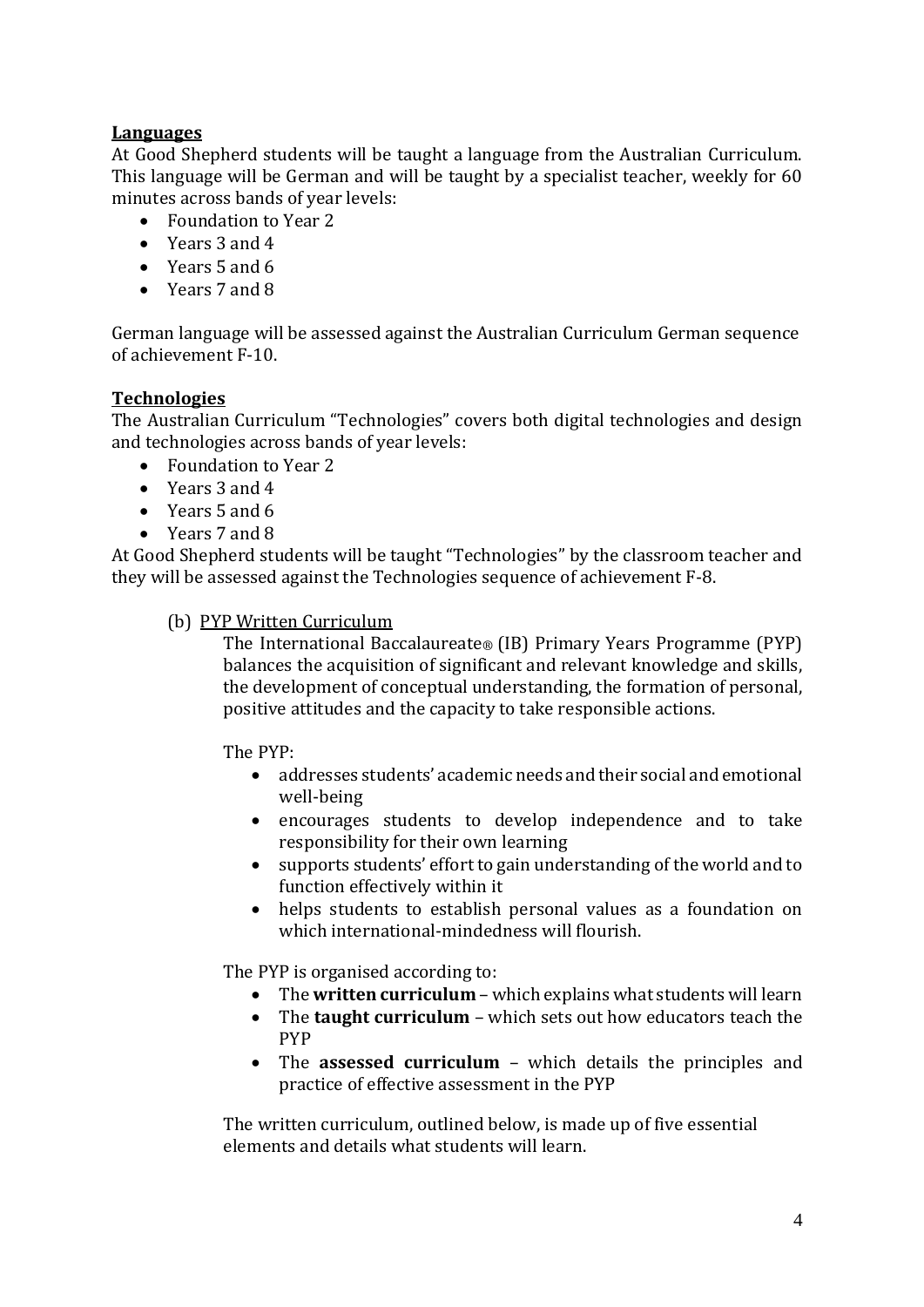- **Knowledge**, which is both disciplinary, represented by traditional subject areas (language, maths, science, social studies, arts PSPE) and transdisciplinary
- **Concepts**, which students explore through structured inquiry in order to develop coherent, in-depth understanding, and which have relevance both within and beyond subject areas
- **Approaches to Learning**, which are the broad capabilities students develop and apply during learning and life beyond the classroom
- **Attitudes**, which contribute to international-mindedness and the wellbeing of individuals and learning communities, and connect directly to the Learner Profile
- **Action**, which is an expectation in the PYP that successful inquiry leads to responsible, thoughtful and appropriate action

At the end of their final year, students participate in 'The Exhibition', which culminates the programme through the search for a solution to a problem of global significance.

## **ACARA has determined that the IB-PYP program is an acceptable framework for instruction.**

*"General outcomes for organisations that have submitted alternative national curriculum frameworks for assessment of comparability with the Australian Curriculum are: International Baccalaureate Primary Years Program (PYP). The International Baccalaureate (PYP) curriculum framework documents the organisation of knowledge and skills in a conceptual framework. The Recognition Committee acknowledges the difference between this approach and that taken for the Australian Curriculum and considers that these IB frameworks allow students to achieve comparable learning outcomes."*

[http://www.acara.edu.au/curriculum/alternative\\_curriculum\\_recognition/recognition\\_register.html](http://www.acara.edu.au/curriculum/alternative_curriculum_recognition/recognition_register.html)

#### **Good Shepherd Specific Curriculum – Christian Studies**

The Christian Studies Curriculum Framework (CSCF) has been organised into four major strands; *Christian Beliefs, Christian Church, Christian Living and Christianity in the world*. These strands identify the major understandings and processes essential to develop religious literacy from a Christian perspective.

At Good Shepherd teachers who have responsibility for the teaching of Christian Studies are supported professionally by meeting the accreditation requirements of the LCA staffing policy for Lutheran schools which provides them with the opportunity to reflect on their spirituality and to articulate a personal vision for teaching Christian Studies.

The Board for Lutheran Education Australia (BLEA) policy is that all schools have a minimum of 90 minutes of formal Christian Studies per week. This does not include the time allocated to class or school worship.

Christian Studies is a learning area that belongs to the formal curriculum program of a Lutheran School and as such operates within the same parameters as other learning areas including appropriate assessment and reporting.

## **Keeping Safe - Child Protection Curriculum**

The Keeping Safe Child Protection Curriculum (KS:CPC) is a framework to teach students from preschool to Year 12 – to firstly, recognise abuse and secondly, develop the skills and knowledge to protect themselves from it. The Keeping Safe framework